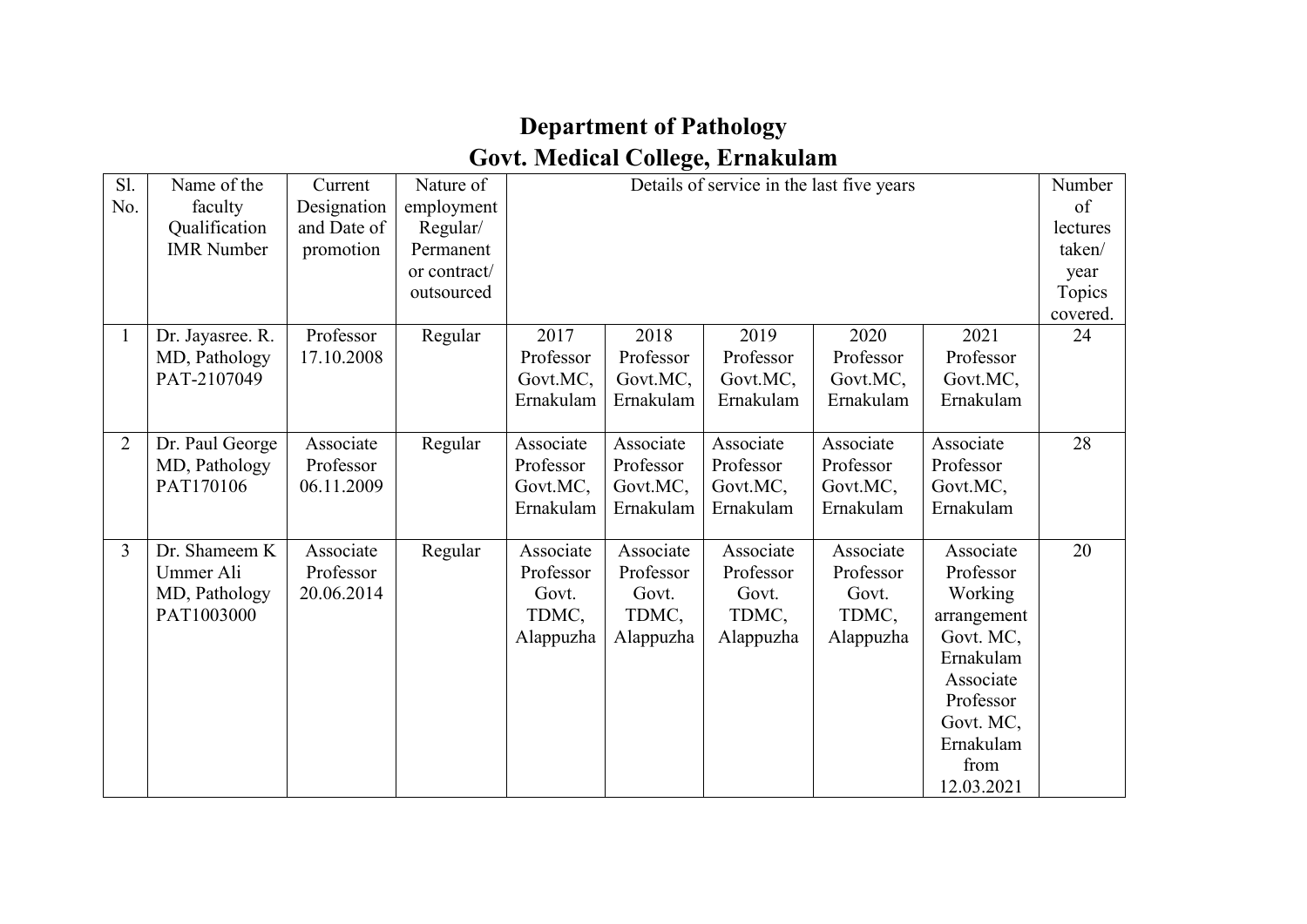| $\overline{4}$ | Dr.             | Assistant  | Regular | Assistant | Assistant | Assistant   | Assistant   | Assistant   | 24 |
|----------------|-----------------|------------|---------|-----------|-----------|-------------|-------------|-------------|----|
|                | Unnikrishnan G  | Professor  |         | Professor | Professor | Professor   | Professor   | Professor   |    |
|                | MD, Pathology   | 05.02.2010 |         | Govt.MC,  | Govt.MC,  | Govt.MC,    | Govt.MC,    | Govt.MC,    |    |
|                | PAT2128449      |            |         | Ernakulam | Ernakulam | Ernakulam   | Ernakulam   | Ernakulam   |    |
| 5              | Dr. Tessy P.J.  | Assistant  | Regular | Assistant | Assistant | Assistant   | Assistant   | Assistant   | 26 |
|                | MD, Pathology   | Professor  |         | Professor | Professor | Professor   | Professor   | Professor   |    |
|                | 2143566         | 04.10.2013 |         | Govt.MC,  | Govt.MC,  | Govt.MC,    | Govt.MC,    | Govt.MC,    |    |
|                |                 |            |         | Ernakulam | Ernakulam | Ernakulam   | Ernakulam   | Ernakulam   |    |
| 6              | Dr. Febby K     | Assistant  | Regular | Assistant | Assistant | Assistant   | Assistant   | Assistant   | 26 |
|                | Philip          | Professor  |         | Professor | Professor | Professor   | Professor   | Professor   |    |
|                | MD, Pathology   | 10.12.2013 |         | Govt.MC,  | Govt.MC,  | Govt.MC,    | Govt.MC,    | Govt.MC,    |    |
|                | PAT2000396      |            |         | Ernakulam | Ernakulam | Ernakulam   | Ernakulam   | Ernakulam   |    |
|                | Dr. Reimol Jose | Assistant  | Regular |           |           | Assistant   | Assistant   | Assistant   | 26 |
|                | MD, Pathology   | Professor  |         |           |           | Professor   | Professor   | Professor   |    |
|                |                 | 09.08.2019 |         |           |           | Govt.       | Govt.MC,    | Govt.MC,    |    |
|                |                 |            |         |           |           | TDMC,       | Ernakulam   | Ernakulam   |    |
|                |                 |            |         |           |           | Alappuzha   | (working)   | (working)   |    |
|                |                 |            |         |           |           | till        | arrangement | arrangement |    |
|                |                 |            |         |           |           | 26.08.2019  | from 27.08. | from 27.08. |    |
|                |                 |            |         |           |           | Govt.MC,    | 2019)       | 2019)       |    |
|                |                 |            |         |           |           | Ernakulam   |             |             |    |
|                |                 |            |         |           |           | (working)   |             |             |    |
|                |                 |            |         |           |           | arrangement |             |             |    |
|                |                 |            |         |           |           | from 27.08. |             |             |    |
|                |                 |            |         |           |           | 2019)       |             |             |    |
| 8              | Dr. Bismi Dev   | Lecturer   | Regular | Lecturer  | Lecturer  | Lecturer    | Lecturer    | Lecturer    | 32 |
|                | ${\bf S}$       | 31.03.2001 |         | Govt.MC,  | Govt.MC,  | Govt.MC,    | Govt.MC,    | Govt.MC,    |    |
|                | <b>MBBS</b>     |            |         | Ernakulam | Ernakulam | Ernakulam   | Ernakulam   | Ernakulam   |    |
|                | PAT 170102      |            |         |           |           |             |             |             |    |
| 9              | Dr. Jyothi Nair | Lecturer   | Regular | Lecturer  | Lecturer  | Lecturer    | Lecturer    | Lecturer    | 32 |
|                | <b>MBBS</b>     | 04.03.2002 |         | Govt.MC,  | Govt.MC,  | Govt.MC,    | Govt.MC,    | Govt.MC,    |    |
|                | PAT 170110      |            |         | Ernakulam | Ernakulam | Ernakulam   | Ernakulam   | Ernakulam   |    |